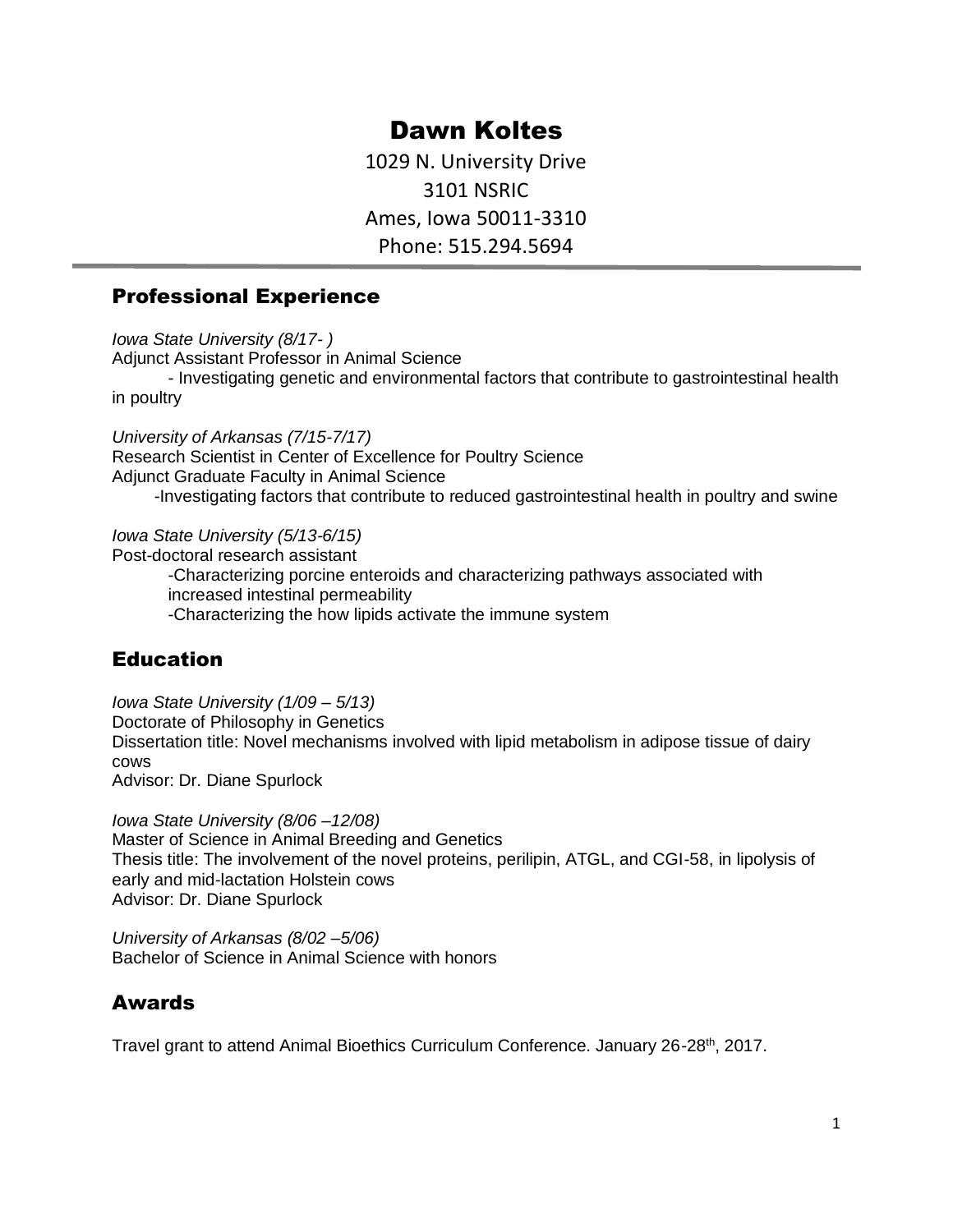- ASN Energy & Macronutrient RIS student-postdoc abstract award at Experimental Biology conference April 2013.
- Midwest Young Dairy Scholar Award at ASAS/ADSA Midwest conference 2013.
- Placed 3<sup>rd</sup> in the Master's Division of Oral presentation at ASAS/ADSA Midwest conference 2008

## Referred Papers

- V. Mani, J. Rubach, D. Sanders, T. Pham, D.A. Koltes, N. Gabler, M. Poss. Evaluation of the protective effects of zinc butyrate in IPEC-J2 cells and grower pigs under heat stress. Translational Animal Science, Volume 3, Issue 2, March 2019, Pages 842–854, https://doi.org/10.1093/tas/txz023
- M.F. A. Baxter, S. Dridi, **D.A. Koltes,** J.D.Latorre, W.G. Bottje, E.S. Greene, S.W. Bickler, J.H. Kim, R. Merino-Guzman, X. Hernandez-Velasco, N.B. Anthony, B.M. Hargis, and G Tellez. Evaluation of intestinal permeability and liver bacterial translocation in two modern broilers and their Jungle fowl ancestors. Front Genet. 2019 May 21;10:480. doi: 10.3389/fgene.2019.00480. eCollection 2019.
- J. E. Koltes, **D.A. Koltes**, B.E. Mote, J. Tucker, and D.S. Hubbel, III. Automated collection of heat stress data in livestock: new technologies and opportunities. Translational Animal Science 2(3): 319-323. doi: 10.1093/tas/txy061.
- X. Sun, **D.A. Koltes**, C. N. Coon, K. Chen, and C. M. Owens. Instrumental compression force and meat attribute changes in woody broiler breast fillets during short-term storage. Poult Sci 2018 Jul 1;97(7):2600-2606. doi: 10.3382/ps/pey107.
- M.F. A. Baxter, J.D.Latorre, **D.A. Koltes,** S. Dridi, E.S. Greene, S.W. Bickler, J.H. Kim, R. Merino-Guzman, X. Hernandez-Velasco, N.B. Anthony, W.G. Bottje, B.M. Hargis, and G Tellez. Assessment of a nutritional rehabilitation model in two modern broilers and their jungle fowl ancestor: a model for better understanding of childhood undernutrition. Front Nutr. 2018 Mar 23: 5:18. doi: 10.3389/fnut.2018.00018. eCollection 2018.
- N. K. Gabler, **D. A. Koltes**, S. Schaumberger, R. Murugesan, and N. Reisinger. Diurnal heat stress reduces pig intestinal integrity and increases endotoxin translocation. Translational Animal Science 2(1): 1-10. doi: 10.1093/tas/txx003.
- **D. A. Koltes**, H. Lester, M. Frost, D. Aldridge, K.D. Christensen, and C.G. Scanes. Effects of bacitracin methylene disalicylate and diet change on gastrointestinal integrity and endotoxin permeability in the duodenum of broiler chicken. BMC ResearchNotes 2017. DOI: 10.1186/s13104-017-2781-8
- **D. A. Koltes**, M.E. Spurlock, and D. M. Spurlock. Adipose triglyceride lipase protein abundance and translocation to the lipid droplet increase during leptin induced lipolysis in bovine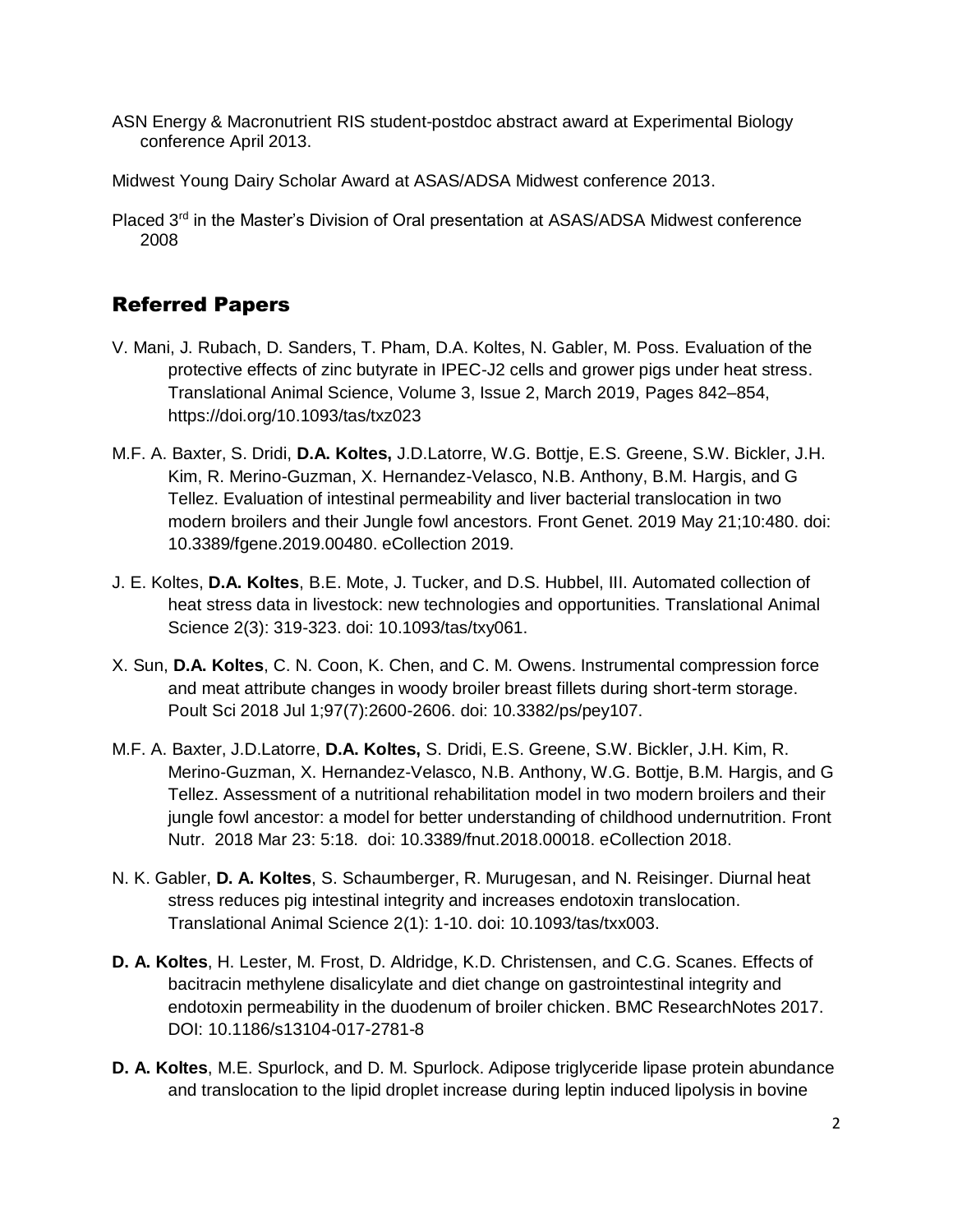adipocytes. Domest Anim Endocrinol. 2017 Oct; 61:62-76. doi: 10.1016/j.domaniend.2017.06.001.

- **D.A. Koltes** and N. K. Gabler. 2016. Characterization of porcine intestinal enteroid cultures under a lipopolysaccharide challenge. J. Animal Sci. 94:335-339. Dio:10.257/jas2015- 9793.
- Li Y., Han D., Li J., **Koltes D**., Deng X. 2015. A microarray study of altered gene expression during melanoblasts migration in normal pigmented White Leghorn and hyperpigmented mutant Silky Fowl. Front. Agr. Sci. Eng. 1:299-306
- M.P. Faylon, **D. E. Koltes** and D. M. Spurlock. 2014. Regulation of lipid droplet-associated proteins following growth hormone administration and feed restriction in lactating Holstein cows. J Dairy Sci. May; 97(5):2847-2855.
- **D.A. Koltes** and D.M. Spurlock. 2012. Adipose tissue angiopoietin-like protein 4 messenger RNA changes with altered energy balance in lactating Holstein cows. Domest. Anim. Endocrinol. Nov 43 (4) 307-16.
- D. M. Spurlock, J. C. M. Dekkers, R. Fernando, **D. A. Koltes**, and A. Wolc. 2012. Genetic parameters for energy balance, gross efficiency, and related traits in Holstein cattle. J Dairy Sci. Sep;95(9):5393-402.
- **D.A. Koltes** and D.M. Spurlock. 2011. Coordination of lipid droplet-associated proteins during the transition period of Holstein dairy cows. J. Dairy Sci. Apr 94(4):1839-48.
- **D. A. Elkins** and D. M. Spurlock. 2009. Phosphorylation of perilipin is associated with indicators of lipolysis in Holstein cows. Horm. Metab. Res. 41:736-740.

#### Invited Talks

- Effects of selection on nutrient utilization. 11<sup>th</sup> International Congress of Avian Specialists. Queretaro, Mexico. March 7-9, 2018.
- Comparison of intestinal nutrient capacity of broiler and layer chickens. 10<sup>th</sup> International Congress of Avian Specialists. Queretaro, Mexico. March 7-9, 2017.
- Effects of growth promoting antibiotics on duodenum health in broiler chickens.  $10<sup>th</sup>$ International Congress of Avian Specialists. Queretaro, Mexico. March 7-9, 2017.
- Understanding adaptation to physiological stress, environmental stress and genetics in livestock. Poultry Science Seminar. Fayetteville, AR, November 14, 2016.
- Leptin increases adipose triglyceride lipase in bovine primary adipocytes. Experimental Biology Conference. Boston, MA. April 20-24, 2013.
- Novel mechanisms involved with lipid metabolism in adipose tissue of dairy cows. ASAS/ADSA Midwest Conference. Des Moines, IA. March 11-13, 2013.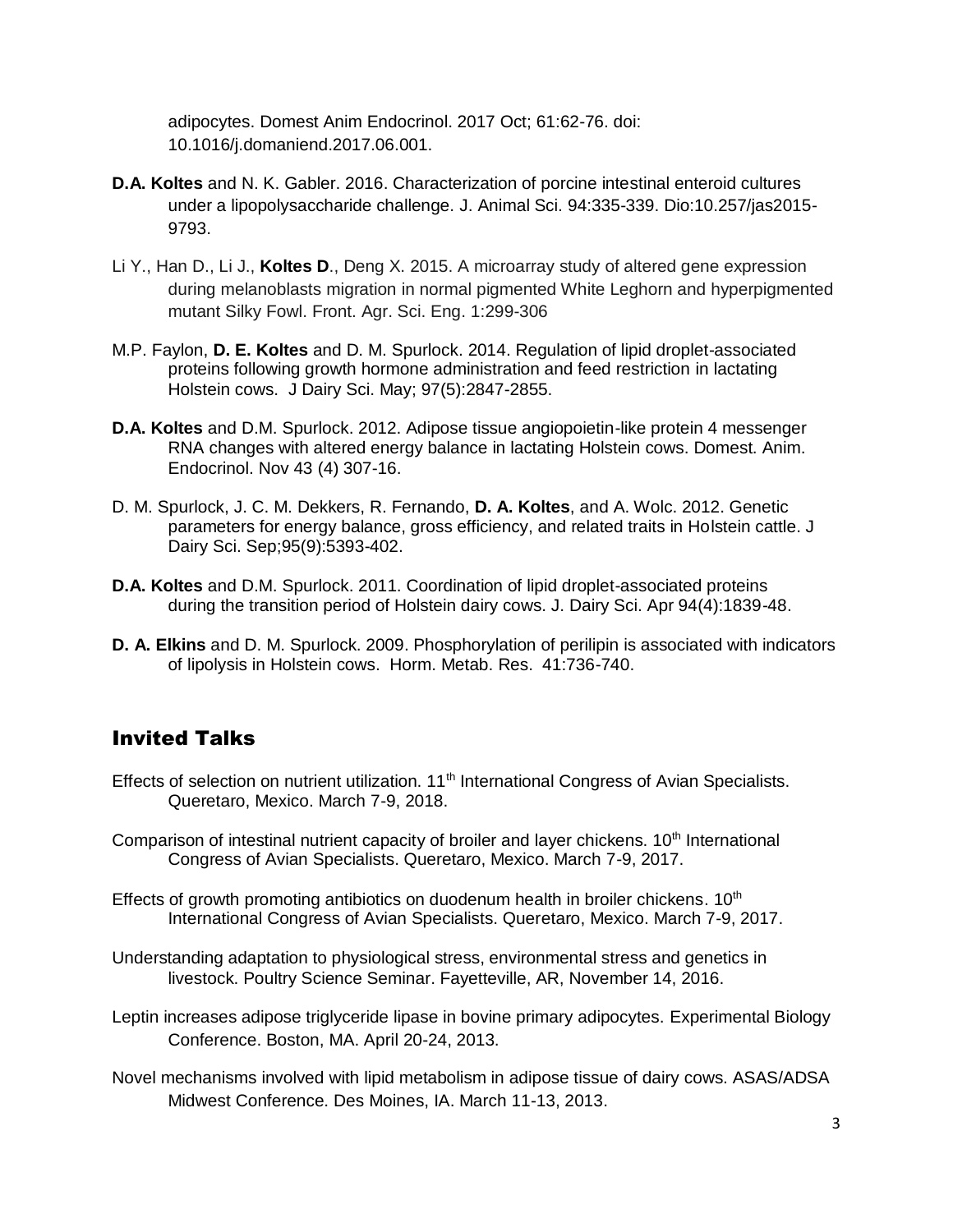## **Abstracts**

- M. Wiersema, L. Koester, S. Schmitz-Esser, and D. A. Koltes. Characterizing gastrointestinal microbial communities from laying hens housed in conventional and aviary housing types. PSA Annual Meeting. July 15-18, 2019.
- T. Bong, L. Reber, S. Orlowski, N. Anthony, S. Rochell, and **D. A. Koltes**. The impact of age and selection on intestinal morphology at 14 and 42 days of age in broilers and layers. PSA Annual Meeting. July 23-26, 2018.
- L. Reber, M.F.A. Baxter, B.M. Hargis, G. Tellez, and **D.A. Koltes**. Effects of a malabsorptive rye diet on growth and adipose tissue in commercial broilers. PSA Annual Meeting. July 23- 26, 2018.
- L. Reber, M.F.A. Baxter, B.M. Hargis, G. Tellez, and **D.A. Koltes**. Effects of a malabsorptive rye diet on growth and adipose tissue in commercial broilers. International Poultry Scientific Forum. Jan. 28-30, 2018.
- L. Reber, M.F.A. Baxter, B.M. Hargis, G. Tellez, and **D.A. Koltes**. Effects of a malabsorptive rye diet on growth and adipose tissue in commercial broilers. Gut Health Symposium. November 13-15, 2017.
- C. Pender, G.R. Murugesan, **D. Koltes.** Effect of synbiotic supplementation on intestinal development and integrity of broilers. Gut Health Symposium. November 13-15, 2017.
- G. Tellez, M.F. Baxter, **D.A. Koltes**, S. Dridi. Metazoan Models and Nutrigenomics: The New Paradigm in Human Nutrition. Gut Health Symposium. November 13-15, 2017.
- S. Orlowski, N. Anthony, S. Rochell, **D. A. Koltes.** Changes in intestinal length and jejunal integrity between broiler and layer chickens. PSA Annual Meeting. July 16-21, 2017.
- C. Pender, G.R. Murugesan, **D. Koltes.** Effect of synbiotic supplementation on intestinal development and integrity of broilers. PSA Annual Meeting. July 16-21, 2017.
- B.A. Mallmann, K. Christensen, **D. Koltes**, S.L. Weimer, J. P. Caldas-Cueva, C. Coon, C. M. Owens. Impact of increased activity during rearing on incidence of woody breast in male broilers. PSA Annual Meeting. July 16-21, 2017.
- B.A. Mallmann, **D. Koltes**, A. Piekarski, J. P. Caldas-Cueva, K. Christensen, C. Coon, C. M. Owens. Use of manual palpation in live broilers to identify the onset of the woody breast myopathy. PSA Annual Meeting. July 16-21, 2017.
- J. P. Caldas-Cueva, X. Sun, S. J. Landis, **D. A. Koltes**, K. D. Christensen, and C. M. Owens. Use of image analysis to identify woody breast characteristics in broiler carcasses from 7 and 10 week old commercial broilers. PSA Annual Meeting. July 16-21, 2017.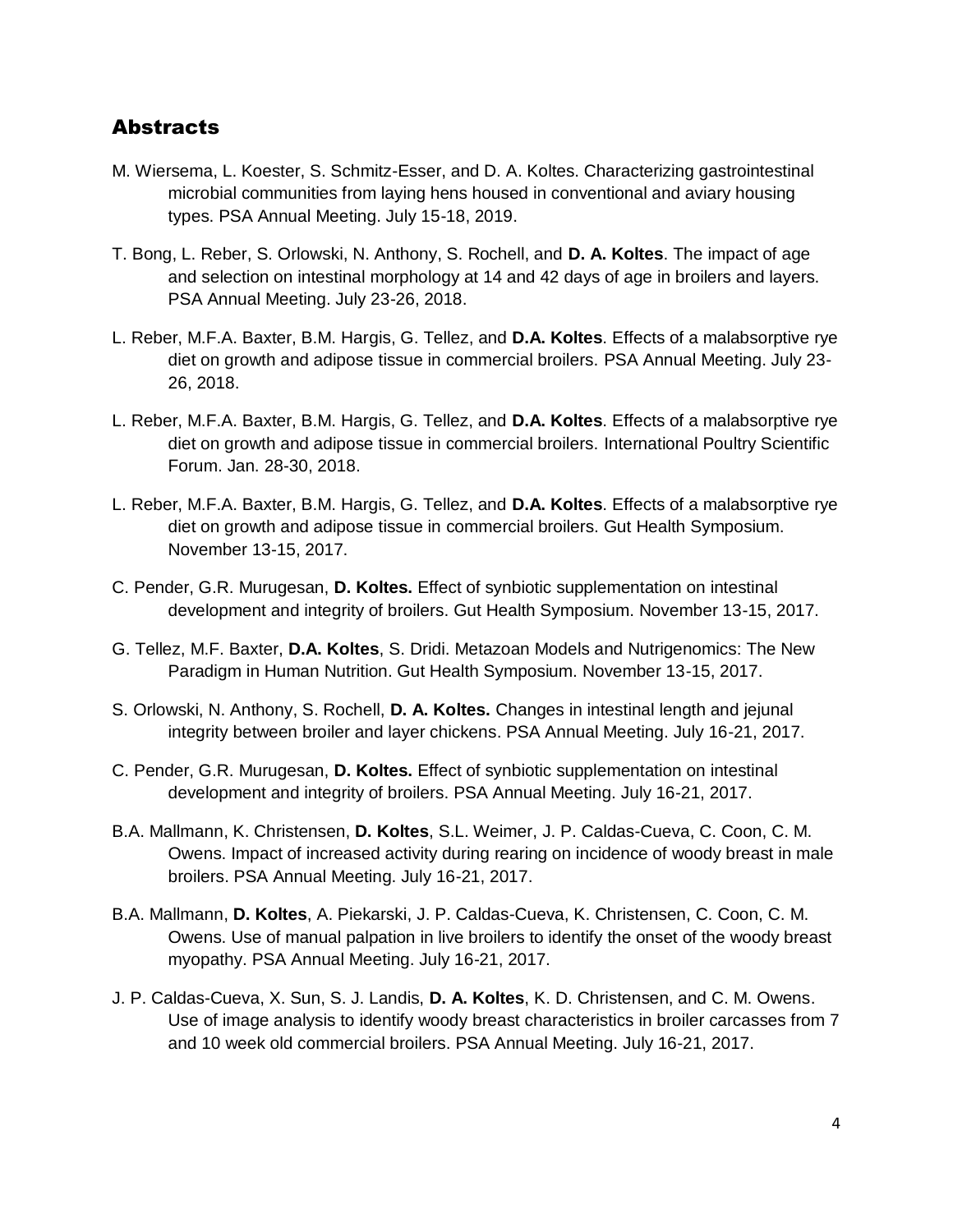- M.A. Sales T.C. Tsai, C.V. Maxwell, **D.A Koltes.** Decreased ileal permeability in piglets at weaning following exposure to irradiated topsoil. ASAS-CSAS Annual Meeting and Trade Show. July 8-12, 2017.
- M. A. Sales, T. C. Tsai, C. V. Maxwell, D. A. Koltes, and J. E. Koltes. MicroRNA discovery in peripheral blood mononuclear cells of topsoil-exposed piglets. ASAS-CSAS Annual Meeting and Trade Show. July 8-12, 2017. – Late Breaking Abstract
- T.C. Tsai, M.A. Sales, **D.A. Koltes**, C. Maxwell, and J.E. Koltes. Differential gene expression in peripheral mononuclear cells of pigs exposed to topsoil in early life. ASAS-CSAS Annual Meeting and Trade Show. July 8-12, 2017.
- S. Chewning, **D.A Koltes**, J. Powell, L.M. Meyer, J. Tucker, D. Hubble, and J.E. Koltes**.**  Analysis of serial vaginal temperature measurements in crossbred beef cattle grazing novel or toxic fescue. ASAS-CSAS Annual Meeting and Trade Show. July 8-12, 2017.
- **D. A. Koltes**, S. Chewning, L.M. Meyer, J. Powell, D. Hubble, J. Tucker, J.E. Koltes. In search of novel phenotypes and biomarkers associated with tall fescue and heat tolerance in crossbred beef cattle. Plant and Animal Genome. Jan. 14-18, 2017
- X. Sun, B. A. Mallmann, **D. A. Koltes,** K. D. Christensen and C. M. Owens. Using image measurements of broiler carcass to identify severity of woody breast online. International Poultry Scientific Forum. Jan. 31-Feb. 2, 2017
- K. Vignale, **D. Koltes,** J. Weil, S. West, S.L. Weimer, V. Iseri, K. D. Christensen. The effect of chromium propionate on performance responses in heat stressed male broiler chickens. International Poultry Scientific Forum. Jan. 31-Feb. 2, 2017
- K. Vignale, **D. Koltes**, J. Weil, S. West, S.L. Weimer, V. Iseri, K. D. Christensen. The effect of encapsulated butyric acid and zinc on performance and gut integrity in heat stressed male broiler chickens. International Poultry Scientific Forum. Jan. 31-Feb. 2, 2017
- C. Pender, R. Murugesan, **D. Koltes**. Effect of synbiotic supplementation on intestinal integrity of broilers. International Poultry Scientific Forum. Jan. 31-Feb. 2, 2017
- S. Weimer, A. Mauromoustakos, R. Wideman, **D. Koltes,** K. Christensen, Y. Vizzier-Thaxton. Non-invasive methods for measuring stress and lesion severity attributed to bacterial chondronecrosis with osteomyelitis in four and five-week old broilers. International Poultry Scientific Forum. Jan. 31-Feb. 2, 2017
- S. Weimer, A. Mauromoustakos, R. Wideman, **D. Koltes**, K. Christensen, Y. Vizzier-Thaxton. Infrared thermography as a non-invasive method for measuring stress in one-week old broiler chicks. International Poultry Scientific Forum. Jan. 31-Feb. 2, 2017
- S. Weimer, A. Mauromoustakos, R. Wideman, **D. Koltes,** K. Christensen, Y. Vizzier-Thaxton. Infrared thermography utilization as a predictive evaluator of bacterial chondronecrosis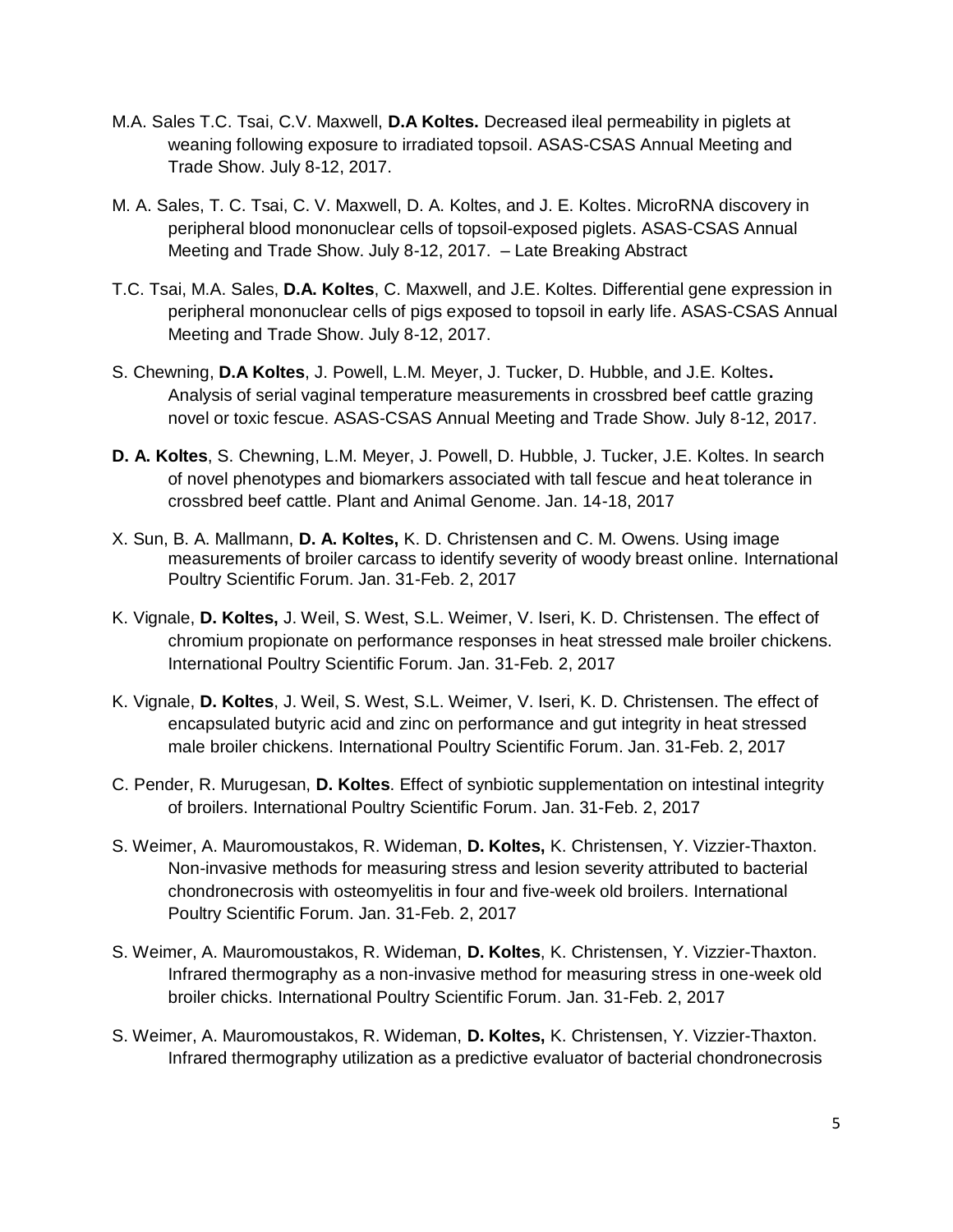severity in clinically lame broilers. International Poultry Scientific Forum. Jan. 31-Feb. 2, 2017

- M. Baxter, J.D. Latorre, N. Anthony, S. Bickler, **D.A. Koltes**, S.C. Ricke, S. Park, S. Dridi, E.S. Greene, R. Merino, B.M. Hargis G. Tellez. 2016. Nutritional rehabilitation responses in two genetic lines of chickens. Symposium on Gut Health in Production of Food Animals. November 14-16, 2016.
- K.D. Christensen, S. L.Weimer, X. Sun, B. A. Mallmann, C. M. Owens, **D. A. Koltes**. 2016. Association of live parameters with white striping at various ages in male broiler chickens. PSA Annual meeting. Poult. Sci. 95(E-Suppl. 1).
- K.D. Christensen, S. L. Weimer, X. Sun, B. A. Mallmann, C. M. Owens, **D. A. Koltes**. 2016. Live indicators of woody breast in commercial male broiler chickens at various ages. PSA Annual meeting. Poult. Sci. 95(E-Suppl. 1).
- S.L. Weimer, R.F. Wideman, **D. A. Koltes**, K.D. Christensen, Y. Vizzier-Thaxton. 2016. Effect of light intensity and flooring type on leg surface temperature, leg bone necrosis, and latency to lie of broilers tested individually and in groups. PSA Annual meeting. Poult. Sci. 95(E-Suppl. 1).
- **D.A. Koltes**, S.L. Weimer, X. Sun, B. A. Mallman, C. M. Owens, K. D. Christensen, T. York, and C. Wyatt. 2016. The addition of phytase to the diet does not contribute to woody breast or white striping in commercial male broilers. PSA Annual meeting Poult. Sci. 95(E-Suppl. 1).
- V. Mani, J. K. Rubach, **D. A. Koltes**, N. K. Gabler, and M. J. Poss. 2015. The protective effects of Butipearltm Z during heat stress as measured through *in vitro* studies with swine intestinal epithelial cells and an *in vivo* swine trial. J. Anim. Sci. Vol. 94, E-Suppl. 2
- S.L. Weimer, R.F. Wideman, **D.A. Koltes**, W. Kuenzel, C. Maxwell. K.D. Christensen, and Y. Vizzier-Thaxton. 2015. Time-course comparison of classical and non-invasive measurements of corticosterone with broilers given corticosterone in the drinking water. International Poultry Scientific Forum. Jan. 25-28, 2016. Poult. Sci. 95(E-Suppl. 1).
- **D.A. Koltes** and N.K. Gabler. 2015. Characterization of porcine enteroid cultures under a lipopolysaccharide challenge. Digestive Physiology of the Pig. Kliczków, Poland. May 19-21.
- **D.A. Koltes** and D.M. Spurlock. 2013. Leptin increases adipose triglyceride lipase in bovine primary adipocytes. FASEB J. 27:373.8.
- **D.A. Koltes** and D.M. Spurlock. 2013. Novel mechanisms involved with lipid metabolism in adipose tissue of dairy cows. ASAS/ADSA Midwest Conference. Des Moines, IA. March 11-13, 2013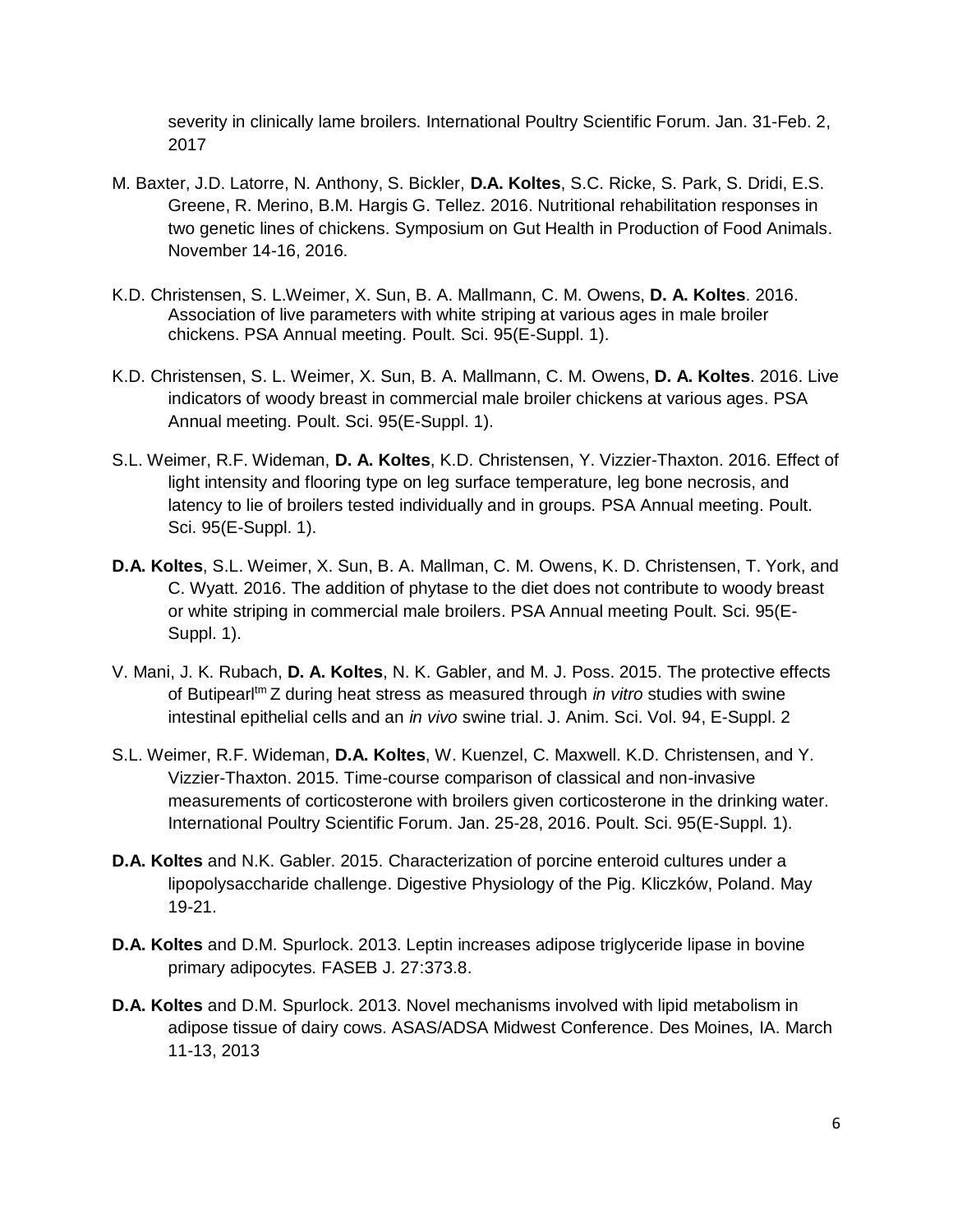- **D.A. Koltes** and D.M. Spurlock. 2011. Energy balance alters leptin but not adiponectin mRNA in Holstein cows. J. Anim. Sci. Vol. 89, E-Suppl. 1/J. Dairy Sci. Vol. 94 E-Suppl. 1
- D.M. Spurlock, A. Wolc, **D. A. Elkins**, E. Scalese, J.C.M.Dekkers, and R. Fernando. 2011. Genetic analysis of dry matter intake in Holstein cows. J. Anim. Sci. Vol. 89, E-Suppl. 1/J. Dairy Sci. Vol. 94 E-Suppl. 1
- **D.A. Koltes** and D.M. Spurlock. 2011. Fasting induced adipocyte factor increases with reduced energy balance in lactating Holstein cows. J. Dairy Sci. Vol. 94(5):2659-2671
- **D.A. Elkins** and D.M. Spurlock. 2010. Regulation of Adipose Triglyceride Lipase in vivo. FASEB J. 24:547.3D.
- **D.A. Elkins** and D.M. Spurlock. 2008. Adipose triglyceride lipase is a novel lipase in dairy cattle. J. Anim. Sci. Vol. 86, E-Suppl. 2/J. Dairy Sci. Vol. 91, E-Suppl. 1
- **D.A. Elkins**, H.L. Park, and D.M. Spurlock. 2008. Phosphorylation of perilipin is associated with lipolytic activity in dairy cows. J. Animal Sci., Volume 86, E Supplement 3

#### Industry Reports

D.A. Elkins and D.M. Spurlock. 2009. Phosphorylated perilipin abundance associated with energy mobilization in lactating dairy cows. Iowa State University Animal Industry Report.

## Teaching Experience

*Iowa State University- faculty*

- *Instructor on Record:* **AN S 214** Domestic Animal Physiology, lecture-based undergraduate course taught both Fall and Spring. The course serves a survey class at the sophomore level covering anatomy and physiology of the muscular, renal, skeletal, neural, mammary, cardiovascular, respiratory, immune, endocrine, reproductive, and digestive systems of domestic animals. The course includes quizzes and homework for each system discussed, 4 exams plus a cumulative final. (Fall 2017- )
- *Instructor of Record:* **AN S 633** Seminar in Animal Reproduction, student-seminar based graduate course taught in the Fall. The course focuses on exposing students to research in the department, college, and university while allowing students the ability to practice giving scientific presentations. (Fall 2019)

#### *University of Arkansas*

• *Instructor on Record:* **ANSC/POSC 5942** Endocrine Physiology of Domestic Animals, taught an 8-week course over the mechanisms of hormone secretion, function and regulation of hormones in domestic animals. The course focused on the role of hormones within a physiological process (nutrient uptake, energy balance, growth, etc.), and included peer-reviewed paper discussion of hormones within these systems.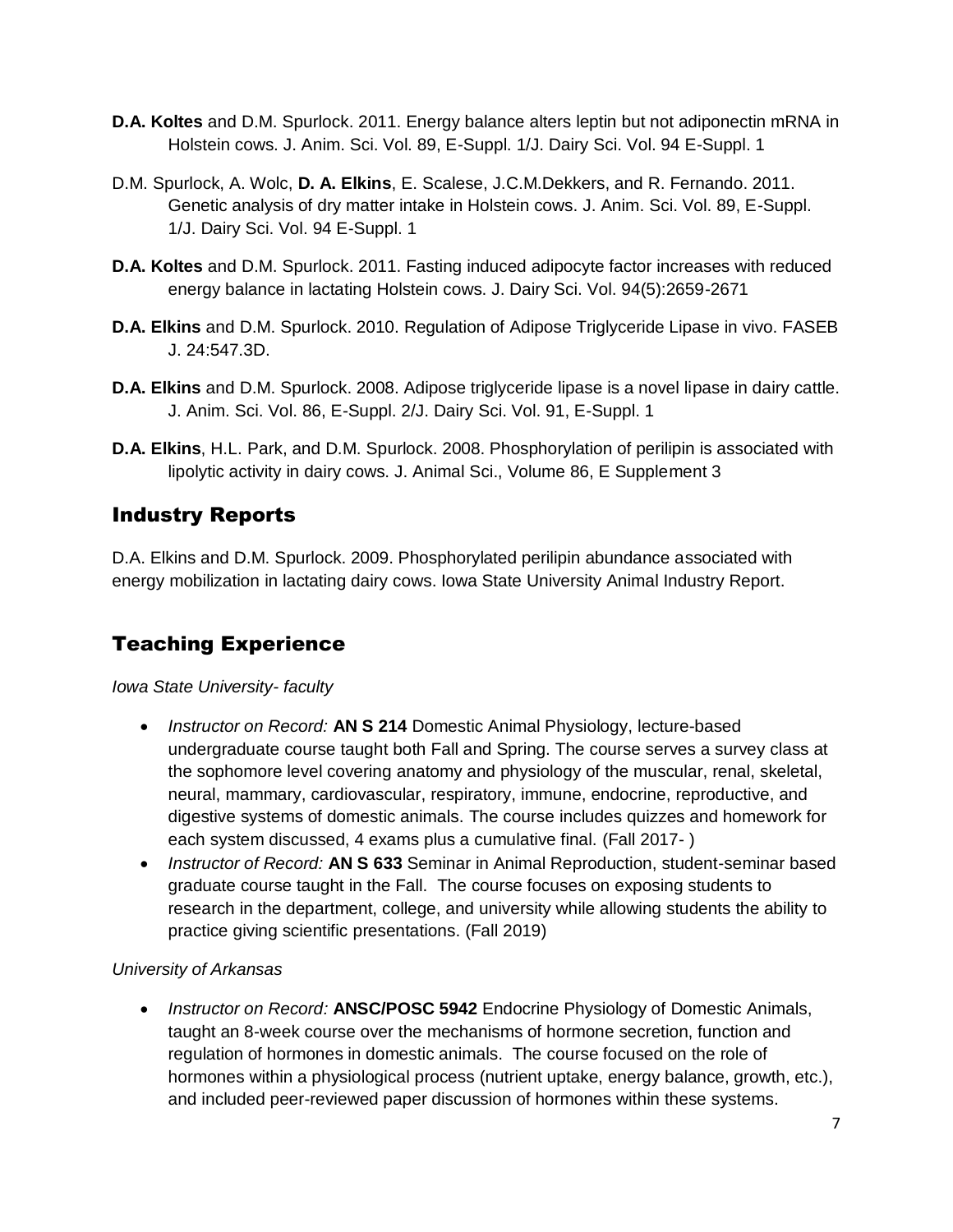Students were also assigned to write a 6-pg grant following the USDA pre-doctoral format and review 2 of their peers' grants. (2015,2016)

- *Lecturer:* **ANSC 5743L** Advanced Analytical Methods in Animal Science Laboratory, guest lectured 1 lecture and 2 labs covering methodologies used in cell culture. The lab consisted of the students isolated bovine adipocytes and stromal vascular cells from adipose tissue. Stromal vascular cells were plated using aseptic cell culture techniques and students check for proliferation and contamination 5 days later (2015). Added 2 lectures over RNA structure, functions, and molecular techniques utilizing RNA. (2016).
- *Guest-Lecturer:* **POSC 4343** Poultry Nutrition**,** Lectured one 1-hour class over the lower half of the small intestines. **ANSC 4452** Milk Production, Lectured one 3-hour class over lactation physiology. **POSC 1012** Avian Biology, Lectured one 1-hour class over differences between ethics and animal welfare.

#### *Iowa State University- graduate student*

- *Lecturer:* **Nutritional Science 503** Adipose Tissue Biology, guest lectured for 3 of the 15 weeks of class on Integrated lipid metabolism in dairy cattle, Methodologies used to study adipose tissue, Transcriptomics, and Emerging information about adipose tissue browning and microRNAs (2013). **Animal Science 352** Livestock improvement through animal breeding, guest lectured on Multiple Trait Selection (2012); guest lectured on Weighted Averages (2007). **Animal Science 345** Animal growth and development, guest lectured on Lipid Metabolism (2011). **Animal Science 214** Domestic Animal Physiology, guest lectured on the Ruminant Gastrointestinal System (2009, 2010).
- *Teaching assistant:* **Animal Science 352** Livestock improvement through animal breeding with Dr. Philip Spike (2007) and Dr. Diane Spurlock (2012); responsible for a weekly hands-on lab section (both years), and **Animal Science 214** Domestic Animal Physiology with Dr. Joshua Selsby (2009 and 2010); responsible for grading weekly quizzes.

#### Service to the Department

- Co-chair for local Academic Quadrathlon: Involved in planning and organization of the local 2019 academic quadrathlon that will select the team of students to represent Iowa State University at the regional level.
- University of Arkansas Academic Quadrathlon: Aided with questions and grading for Dairy and Poultry Sections (2015-2016).
- *Animal Breeding and Genetic Graduate Student Organization Family Pancake Breakfast*: Assisted in the organization of the first and second annual alumni/ student networking breakfast (2011, 2012).
- *Iowa State University Academic Quadrathlon*: Served on the departmental committee, assisted in organization of the quadrathlon, and the dairy practical station of this event (2011- 2013).